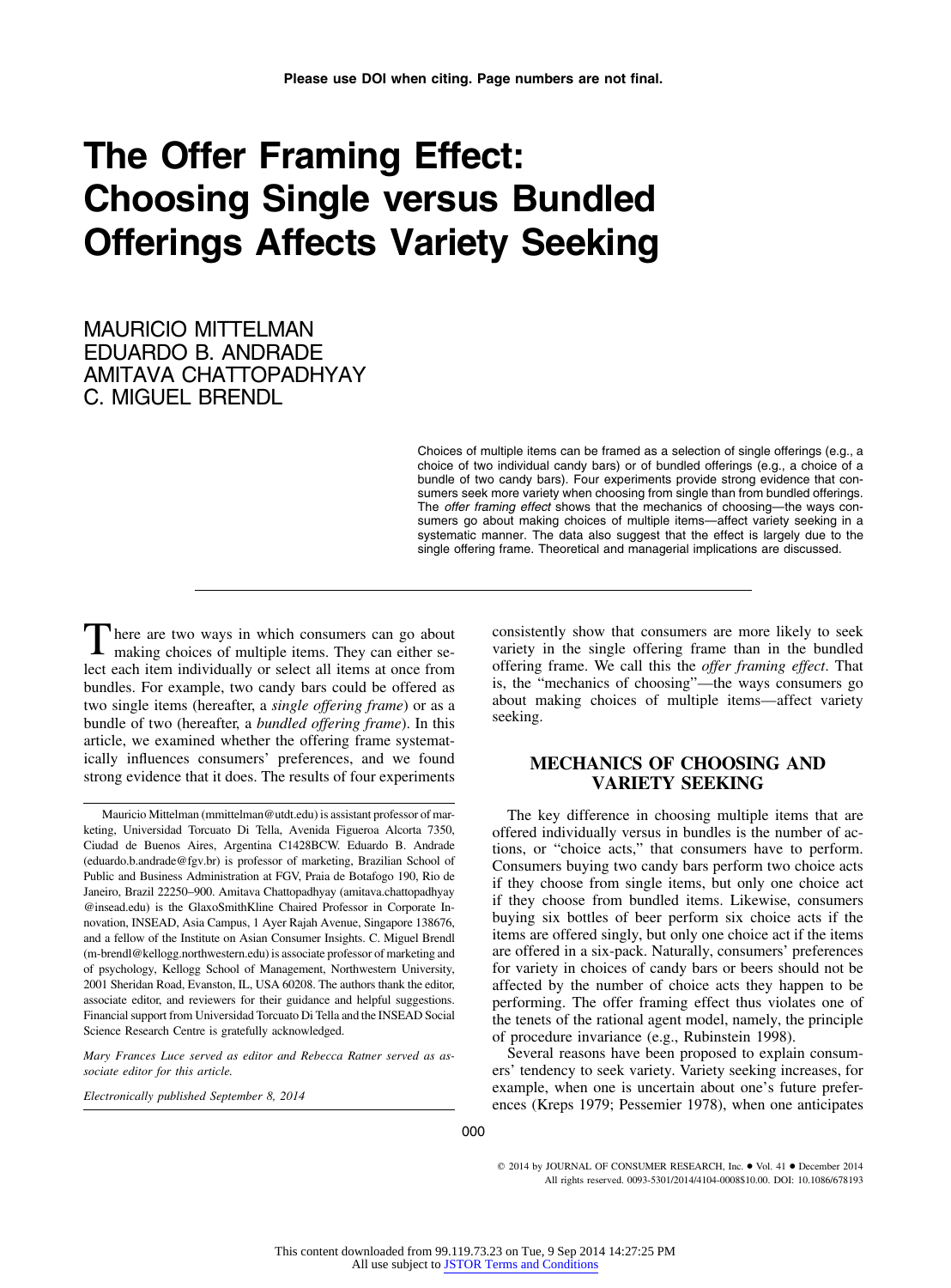satiation (Inman 2001; McAlister 1982), or when self-presentation or impression management concerns are at stake (Ariely and Levav 2000; Kim and Drolet 2003; Ratner and Kahn 2002). But the mechanics of choosing, or whether consumers choose multiple items by performing one or more choice acts, should be independent of these and other explanations (e.g., consumers who seek variety convey an open-minded image regardless of whether they choose single or bundled offerings).

There is some previous research that could be taken as similar to the research we present in this article; we need therefore to clarify how our work is different. Like us, Simonson (1990) investigated the impact of different ways to make choices of multiple items on variety seeking. He, however, focused on the impact of the time delay between choices (short vs. long), holding constant the number of choice acts, whereas we focus on the impact of the variation in the number of choice acts (multiple choice acts in the single offering frame vs. only one choice act in the bundled offering frame). Our research also differs from the work on choice bracketing—the extent to which consumers consider the consequences of their decisions as a whole (Read, Loewenstein, and Rabin 1999). When making multiple choices consumers bracket broadly when they consider the consequences of their decisions as a whole or bracket narrowly when they consider the consequences of each of their decisions in isolation. Importantly, they either way perform a multiple number of choice acts. For example, Halloween trick-or-treaters are more likely to bracket broadly when they choose two candies one after the other in a single house and to bracket narrowly when they choose one candy in one house and another candy in another house (Read and Loewenstein 1995). Likewise, students are more likely to bracket broadly when they make three choices of individual snacks in a row and to bracket narrowly when they make the same three choices of individual snacks 1 week apart (Simonson 1990). Choice bracketing therefore does not relate to whatever difference there may exist between choices of bundled and single offerings (i.e., between choices that entail only one or multiple choice acts).

It can still be argued that, when choosing multiple items, consumers who make only one choice act (bundled offering frame) are more likely to consider the consequences of their decisions as a whole—to bracket broadly—than consumers who make multiple choice acts (single offering frame). But choice bracketing predicts that variety seeking decreases as choices move from broader brackets (e.g., choices of Halloween treats made in a single house or choices of snacks made in a row) to narrower brackets (e.g., choices of Halloween treats made in different houses or choices of snacks made 1 week apart). However, as we will show, variety seeking actually increases as choices move from broader brackets (bundled offerings) to narrower brackets (single offerings). Hence, choice bracketing cannot explain the offer framing effect because it predicts a pattern opposite to the one we observed.

In a nutshell, the current research provides two main con-

tributions. First, most framing effects that have been reported in the literature occur when the same choice is described in different ways (Levin, Schneider, and Gaeth 1998; Tversky and Kahneman 1986). We, instead, report a novel framing effect that occurs when the same choice is performed in different ways. Second, this framing effect involves a causal antecedent of variety seeking, namely, the mechanics of choosing—the way consumers go about making choices of multiple items—that so far has not been discovered (for reviews of the literature on variety seeking, see Kahn [1995] and Kahn and Ratner [2005]). In particular, as we discussed above, existing explanations of variety seeking either are silent on, or even imply predictions that would be at odds with, the offer framing effect.

The offer framing effect suggests that the bare arrangement of products, and consequently, whether consumers have to perform one or multiple choice acts when choosing multiple items, impacts the decisions they make. This phenomenon is of theoretical and managerial importance. It offers, for instance, a simple reason for the intriguing finding documented by previous research: that consumers seem to have a penchant for variety, often to the point of choosing much more varied sets of items than what would be needed to make them happy (Kahn and Ratner 2005). We elaborate on this and other implications in the discussion section.

We next report four experiments that provide evidence for the offer framing effect. Experiment 1 shows that participants are more likely to seek variety when making choices of single than of bundled items, and importantly, it implies that the effect is to a large extent due to the single rather than to the bundled offering frame. Experiment 2 replicates the main results using a different product category. Also, by means of analyses of participants' verbal protocols, it further implicates the single offering frame as the driver of the effect. Experiment 3 assesses the robustness of the effect with yet another product category, where satiation is unlikely to matter and with a task that requires participants to make choices of three (instead of two) items. Finally, experiment 4 suggests that variety seeking is influenced not only by the choice outcome (i.e., the items the consumer ends up with) but also by the choice process (i.e., the mechanics of choosing).

### **EXPERIMENT 1**

In experiment 1, we asked participants to choose two soft drinks from two brands. We manipulated how the choice task was framed and asked participants to indicate their liking for the available options. We were thus able to test the offer framing effect and to examine whether participants' relative preferences for the products interact with it.

# Method

Two hundred and eighty-nine participants (104 females;  $M_{\text{age}} = 28.3$ ,  $SD_{\text{age}} = 10.0$ ) were recruited online at Amazon Mechanical Turk for a small monetary compensation and asked to participate in a web-based study. They were told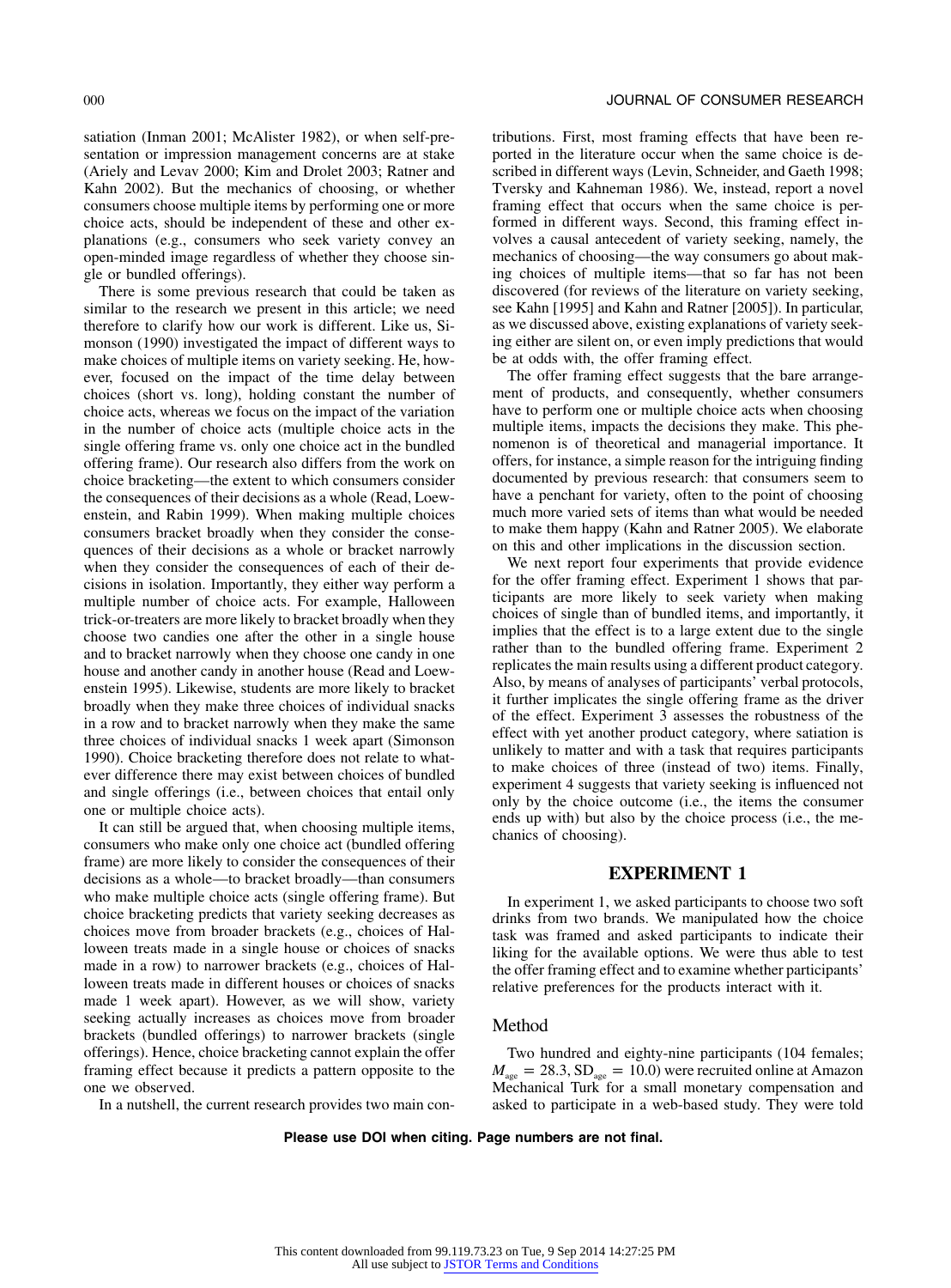|                            | Condition       |                         |                            |
|----------------------------|-----------------|-------------------------|----------------------------|
|                            | Single offering | <b>Bundled offering</b> | Chi-square tests           |
| Experiment 1:              |                 |                         |                            |
| Choices of identical items | 53              | 98                      |                            |
| Choices of different items | 87              | 51                      |                            |
| Preference for variety     | 62.1%           | 34.2%                   | $x^2(1) = 22.54, p < .001$ |
| Experiment 2:              |                 |                         |                            |
| Choices of identical items | 14              | 29                      |                            |
| Choices of different items | 39              | 29                      |                            |
| Preference for variety     | 73.6%           | 50.0%                   | $x^2(1) = 6.49, p = .01$   |
| Experiment 3:              |                 |                         |                            |
| Choices of identical items | 14              | 31                      |                            |
| Choices of different items | 32              | 29                      |                            |
| Preference for variety     | 69.6%           | 48.3%                   | $x^2(1) = 4.81, p < .05$   |

**TABLE 1**

NOTE.—The percentages (preference for variety) represent the proportions of participants who chose different items in the single or in the bundled offering conditions (e.g.,  $87/(53+87) = 62.1\%).$ 

the following: "Imagine that you have gone to a convenience store to buy two cans of soft drink for yourself. The store you went to sells only Coke and Sprite. What would you choose?" Participants were randomly assigned to one of two between-subjects conditions. In the single offering condition, the choice task was framed such that participants had to perform two choice acts. They were asked to indicate their first choice and then their second choice (both soft drinks were available at each decision). The display order of the two soft drinks in each choice was counterbalanced between-subjects. In the current and following experiments, this display order had no effect and will not be discussed further. In the bundled offering condition, the choice task was framed such that participants had to perform only one choice act. All four possible combinations of two soft drinks were offered (Coke/Sprite, Coke/Coke, Sprite/Coke, and Sprite/Sprite), and they were asked to indicate their choice (i.e., which bundle of two items they preferred). The display order of the four bundles was randomized. Note that we included the bundles Sprite/Coke and Coke/Sprite, even though they differ only in whether an item was displayed to the right or the left. This way the probability of selecting two different or two identical soft drinks for a participant making random choices was the same across both experimental conditions. The instructions used in this experiment are presented in appendix A.

Note also that participants in the single offering condition were fully aware of, and actually saw, the question about their second choice before making their first choice. In principle, they could reframe the choice task by mentally creating the four possible bundle combinations, which would render the two experimental conditions identical.

The main dependent variable is the proportion of participants who sought variety, that is, who chose two different soft drinks. After making the choices, we asked participants "How much do you like Coke (Sprite)?"  $(0 =$  not much,  $6 =$  very much). This attitude measure allowed us to assess

whether the relative liking for the two available products impacted variety seeking and potentially interacted with the offer framing manipulation.

Participants were also asked about liking and consumption frequency for the product category: "Do you like soft drinks?"  $(0 =$  not much,  $6 =$  very much) and "How often do you drink soft drinks?" ( $0 =$  not often,  $6 =$  very often). Gender was recorded as well. In the current and following experiments, none of these three control variables interacted with the offer framing manipulation, and they will not be discussed further.

#### Results

*Variety Seeking.* The mechanics of choosing clearly affected variety seeking. Participants were much more likely to seek variety (i.e., to choose two different soft drinks) in the single than in the bundled offering condition (62.1% vs. 34.2%, respectively;  $\chi^2(1) = 22.54$ ,  $p < .001$ ; see table 1, experiment 1). These results thus provide evidence for the offer framing effect.

*Interaction between Liking Discrepancy and Offer Framing on Variety Seeking.* We can reasonably suppose that the more consumers prefer one item over the other, the less likely the offering frames will matter. In other words, if consumers like, say, Coke much more than Sprite, then regardless of how they go about choosing two soft drinks, they are expected to opt for two Cokes. We thus tested whether this straightforward prediction holds to the same extent for both offering conditions.

To do so, we checked whether there was an interaction between liking discrepancy—the difference between the participant's attitudes toward the two available products and the offer framing manipulation on variety seeking. Liking discrepancy was computed by first subtracting participants' liking for Sprite from their liking for Coke and then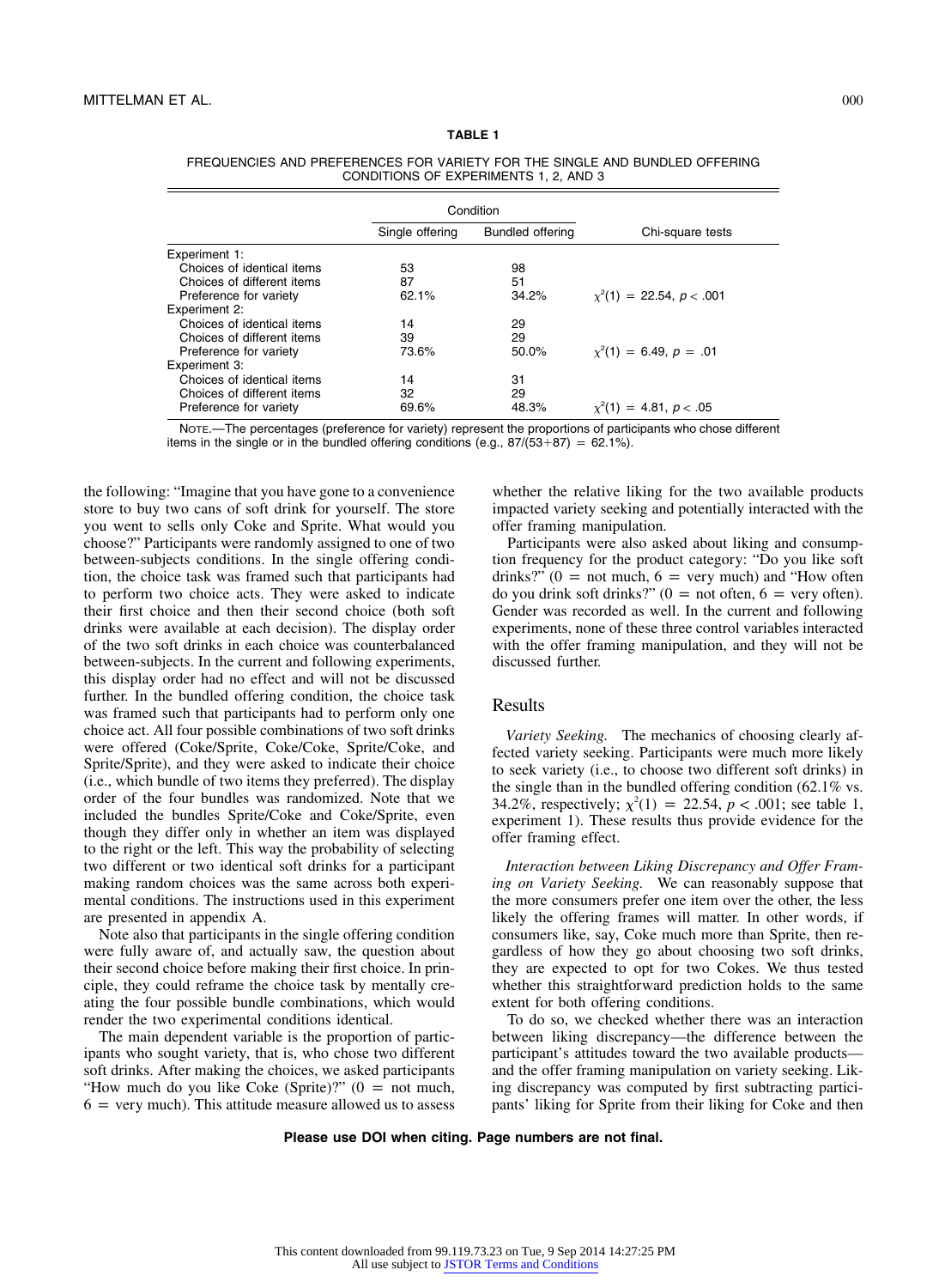taking the absolute value (liking discrepancy  $=$   $|Coker$  rat $ing -$  Sprite rating  $\vert$ ). We then used a logit model to regress participants' choice  $(1 =$  different items,  $0 =$  identical items) on liking discrepancy (which by construction varied from 0 to 6), offering condition  $(1 - \text{single offering con-})$ dition,  $0 =$  bundled offering condition), and the interaction term. Not surprisingly, there was a main effect of liking discrepancy on variety seeking, such that larger discrepancies decreased the likelihood of choosing two different items ( $\beta = -1.52$ ;  $z = -5.85$ ,  $p < .001$ ). More interestingly, however, the interaction term was also significant  $(\beta$  $p = .89$ ;  $z = 3.00$ ,  $p < .01$ ). As liking discrepancy increased, variety seeking decreased significantly less in the single than in the bundled offering condition (see fig. 1). For example, out of the 45 participants in the bundled offering condition who reported a liking discrepancy of "3" or higher on the rating scale (i.e., who indicated quite a strong preference for one option over the other), none chose two different soft drinks. In contrast, 12 out of the 41 participants in the single offering condition who reported a liking discrepancy in this range did so.

# Discussion

Participants sought variety more often in the single than in the bundled offering frame. Furthermore, the expected effect of liking discrepancy on variety seeking—the larger the discrepancy, the lower the likelihood of seeking variety—was not uniform, but rather depended on the offering frame. The increase in liking discrepancy reduced variety seeking much less in the single than in the bundled offering condition. In fact, the impact of performing two choice acts on variety seeking was such that many participants in the single offering condition chose two different items despite acknowledging on the liking rating scale a much stronger preference for one soft drink over the other. Therefore, it seems that it is the single offering frame that pushes choosers to seek variety, a possibility that we further probe in the next experiment.

# **EXPERIMENT 2**

Experiment 2 had two objectives. The first was to replicate the previous findings with another product category. The second was to provide further evidence that the offer framing effect is largely due to the single offering frame pushing choosers to seek variety. We reasoned that if this assertion is correct, then for participants in the single offering condition it should be especially difficult to explain why they chose varied items.

To that effect, we asked participants to make choices similar to those of experiment 1 and then to indicate what crossed their minds during the choice process. In order to measure the ability to articulate the choice process in a simple and objective manner, we asked two independent coders to guess what participants had chosen (two different or two identical items) based exclusively on collected verbal protocols. Should participants have difficulty to articulate

#### 000 JOURNAL OF CONSUMER RESEARCH

#### **FIGURE 1**

#### EXPERIMENT 1: VARIETY SEEKING AS A FUNCTION OF OFFERING CONDITION AND LIKING DISCREPANCY



NOTE.—Percentages of participants who chose different items by offering condition and level of liking discrepancy. Liking discrepancy is computed by subtracting participants' liking for Sprite from their liking for Coke and then taking the absolute value. Figures in parentheses in the horizontal axis indicate the number of participants within each level of liking discrepancy.

their choice process when asked to do so, then an outsider's ability to infer their choices based on what they reported would be impaired.

#### Method

One hundred and eleven participants (38 females;  $M_{\text{ase}} =$ 28.1,  $SD<sub>age</sub> = 8.2$ ) were recruited online at Amazon Mechanical Turk for a small monetary compensation and asked to participate in a web-based study. The experimental design was identical to that of experiment 1, except that participants now chose two candy bars from brands Snickers and Twix. After the choice task in both the bundled and the single offering conditions, participants reported on a subsequent computer screen their thoughts during the choice process. More specifically, they were asked the following question: "Now please write down the things you were considering while making your choices." Two independent coders, blind to participants' assignment to the offering conditions and to their choices, were given general instructions about the experimental choice task and asked to guess, based on the participants' verbal protocols (i.e., the responses to the question), whether they had chosen two identical candy bars (two Snickers or two Twix) or two different candy bars (one Snickers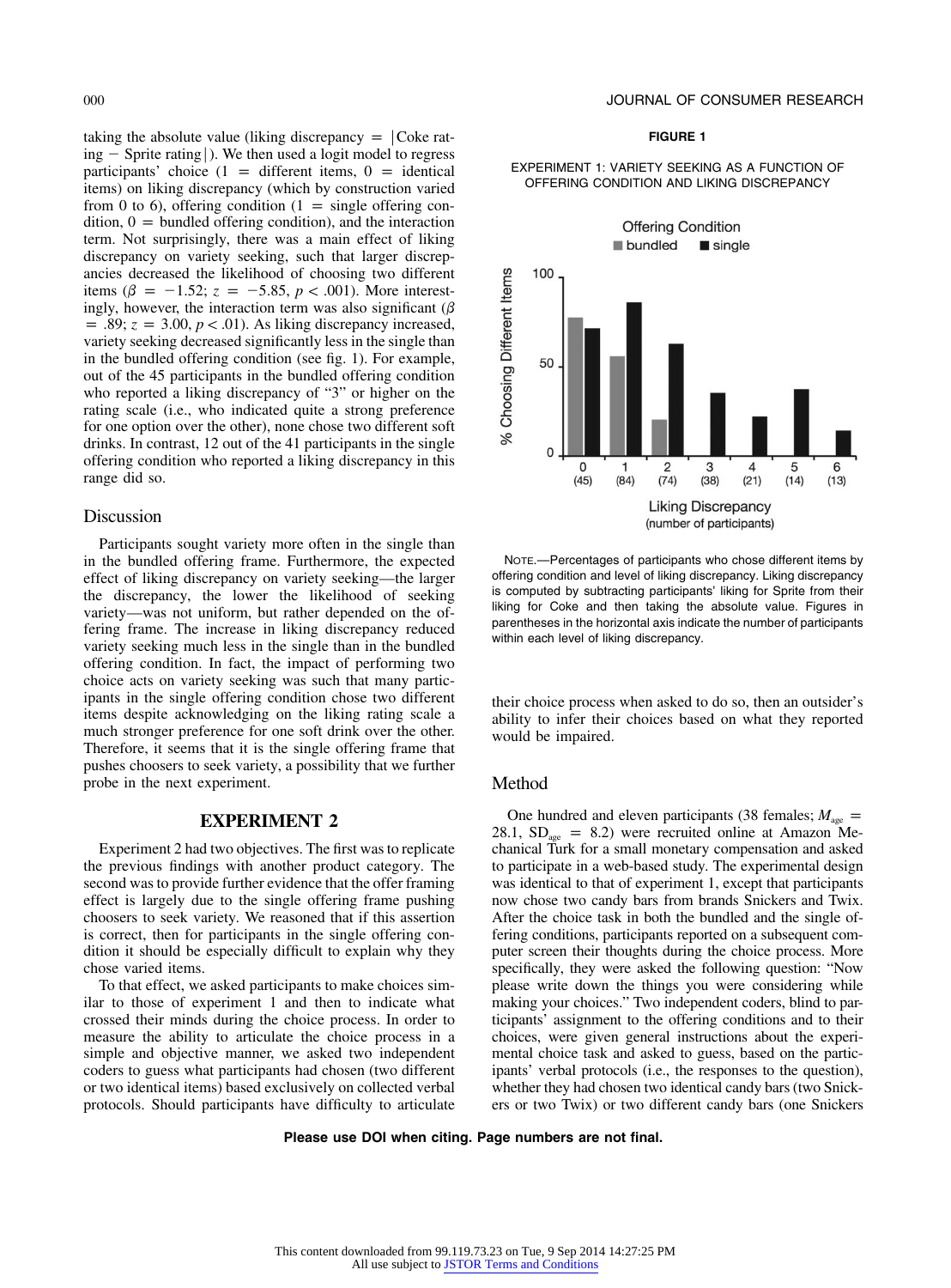and one Twix). Coders could also claim that there was not enough information to make a guess.

We did not subsequently collect liking measures because they would be contaminated by the open-ended questions asked immediately before. However, we conducted another experiment with the same stimuli in which we replaced the open-ended questions with the liking measures, and we obtained results virtually identical to those of experiment 1. (Details about this additional experiment's stimuli and results are available from the first author upon request.)

#### Results

*Variety Seeking.* Consistent with the previous findings, participants in the single offering condition chose two different candy bars more often than participants in the bundled offering condition (73.6% vs. 50.0%, respectively;  $\chi^2(1) =$ 6.49,  $p = .01$ ; see table 1, experiment 2).

*Guessing Task.* As explained, two coders guessed, based on the verbal protocols, whether participants had chosen two different or two identical items. They agreed on 79.4% of the cases. The coders then met for the first time and resolved the inconsistencies by consensus.

We used a logit model to regress the accuracy of coders' guesses (1 = correct,  $0 =$  not correct) on offering condition  $(1 = \text{single offering condition}, 0 = \text{bundle offering condition})$ dition), participants' choice (1 = different items, 0 = identical items), and the interaction term. (By "correct" guess we mean that coders provided a guess and such a guess was correct, and by "not correct" guess we mean that coders either provided a guess and such a guess was incorrect or coders claimed there was not enough information to make a guess; conclusions from this experiment do not change if we break up the "not correct" guess as just described, but the analyses and reporting become more complex). There was no main effect of either independent variable (both *z*  $< 1, p > .50$ ). However, as expected, the interaction between offering condition and participants' choice was significant in the predicted direction ( $\beta$  = -2.93;  $z$  = -2.75,  $p$  < .01). Figure 2 displays the pattern of results.

Among participants who chose two identical items (whether two Snickers or two Twix), the coders correctly guessed choices most of the time (81.4%), and their accuracy was not affected by the offer framing manipulation (85.7% and 79.3% in the single and in bundled offering conditions, respectively;  $\chi^2(1) = .26$ ,  $p > .50$ ). A representative look at what these participants reported shows why it was so easy to guess that they had chosen two identical items (e.g., "I don't like Snickers candy bars . . . they have nuts and I don't like nuts" and "It was an easy decision especially when you consider that my favorite is Snickers").

In contrast, among participants who chose two different items, the proportion of correct guesses was much lower (41.2%). Of importance, coders' accuracy was contingent on the offer framing manipulation ( $\chi^2(1) = 20.37, p < .001$ ). The proportion of correct guesses was quite high for participants in the bundled offering condition (72.4%). Their

#### **FIGURE 2**

# EXPERIMENT 2: ACCURACY OF CODERS' GUESSES AS A FUNCTION OF OFFERING CONDITION AND PARTICIPANTS' CHOICES



Participants' Choices

NOTE.—Percentages of coders' guesses that were correct by offering condition and participants' choices.

responses to the open-ended question reveal why it was so easy to guess that they had sought variety (e.g., "I really like both of them so I want one of each" and "I don't want two of the same"). However, the proportion of correct guesses dropped dramatically for participants in the single offering condition (17.9%). If one looks at what they reported, it becomes clear why it was so hard to guess that they had chosen two different items and, as a result, why coders made many systematic mistakes. Consider the following examples of verbal protocols: "I don't care for Snickers," "Just that I like Twix better than I like Snickers," and "I was considering past experiences with the candy bars, and I took into consideration my enjoyment of Snickers more than Twix." The three participants who wrote these statements actually chose one Snickers and one Twix! In short, many single offering choosers may have been pushed into seeking variety, and as a result they found it very difficult to explain their choices in hindsight. They instead just reported their preference for one candy bar over the other. Still another pattern of responses in this condition showed that some participants just focused on the product attributes that crossed their minds, which naturally would leave an outsider puzzled about what they had chosen. The following verbal protocols illustrate how difficult the coders' task was: "Peanuts and caramel," "Taste, feeling of becoming full, texture," and "Nothing."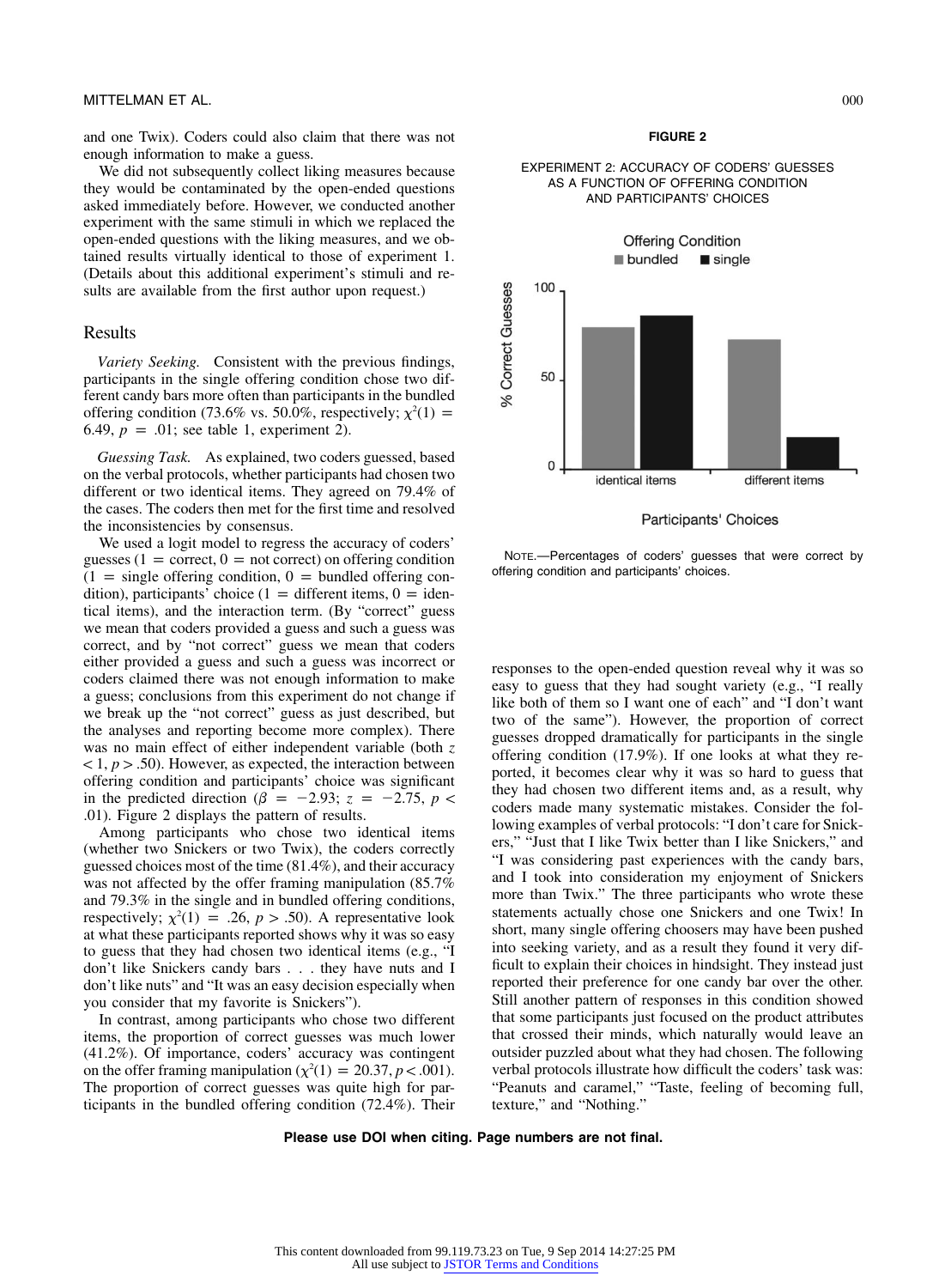### Discussion

Experiment 2 replicated the main findings with a different product category. Further, it showed that a number of participants who chose two different items in the single offering condition had a significantly impaired ability to rationalize their choices, as captured by the coders' poorer performance in comparison to guesses they made about participants who also chose two different items in the bundled offering condition or about participants who chose identical items in either offering condition. These findings provide further evidence that the offer framing effect is largely due to the single offering frame, which seems to push choosers to seek variety even when they admit liking the item they refused much more than the item they chose.

The two experiments that we have discussed so far used product categories in which consumption was supposed to occur sequentially (the drinking of soft drinks and the eating of candy bars). One might wonder whether our findings might be limited to domains in which satiation is at stake. If the single offering frame somehow makes satiation more salient in consumers' mind, that could explain the results of experiments 1 and 2. To examine this possibility, in the next experiment, we used a consumption domain in which satiation is not relevant. Also, to further test the robustness of our findings, in experiment 3 participants chose three rather than two items. As a result, we also avoided the need to use two bundles that differed only in their presentation. Finally, we adopted a more realistic setup.

#### **EXPERIMENT 3**

To test the offer framing effect in a domain where satiation is unlikely to matter, participants in this experiment were invited to a room where they were presented with several roses and asked to either choose or compose a bouquet. This approach accomplished two goals. First, it involved a choice for which anticipated satiation is not relevant. Unlike the food items used in the previous experiments, flowers are not consumed sequentially. A bouquet once formed is "consumed" as a whole in a single consumption episode. Second, as the method section will clarify, this approach also avoided the need for (conceivably) redundant bundles because each bouquet had a distinctive combination of roses.

#### Method

One hundred and forty-seven passers-by (79 females) near a university in Paris were recruited for this experiment. They were told they would participate in a 5-minute study about "preferences for bouquets of flowers" and would receive a snack in exchange for their participation. The experimenter escorted participants to a room where they were left alone with written instructions. They were randomly assigned to one of two between-subjects conditions. In the single offering condition, participants were asked to compose a bouquet of three roses by choosing any of the six yellow roses and six orange roses that were available in a vase in front of them. They placed the chosen flowers in another nearby vase. In the bundled offering condition, participants had all four possible combinations of bouquets of three roses already placed in four small vases in front of them (a bouquet of three yellow roses, a bouquet of two yellow roses and one orange rose, a bouquet of one yellow rose and two orange roses, and a bouquet of three orange roses), and they were asked to select the bouquet they liked the most. To make the two experimental choice tasks as similar as possible, the participants also placed the three roses of their most-liked three-rose bouquet in another nearby vase. The order in which these four bouquets of roses were displayed was counterbalanced using a Latin square design (Snodgrass, Levy-Berger, and Haydon 1985). Schematic descriptions of the display of the yellow and orange roses in these two experimental conditions are presented in appendix B.

Participants took as much time as they wanted to complete the choice task. After making their choices, they answered a few questions. They were asked how much they liked flowers, how often they bought roses, and how much they liked yellow roses and orange roses. All questions were answered using 7-point scales (1 = not at all, 7 = very much). Finally, they were compensated and dismissed. Preference for variety, the main dependent variable, was obtained by measuring the proportion of participants who preferred a mixed-color bouquet (a bouquet of two yellow and one orange roses or a bouquet of two orange and one yellow roses) over a same-color bouquet (a bouquet of three yellow roses or a bouquet of three orange roses).

#### Results

*Variety Seeking.* As expected, participants in the single offering condition, who were asked to compose a bouquet, sought variety (i.e., chose a mixed-color bouquet) more often than participants in the bundled offering condition, who were asked to select a bouquet from prearranged ones  $(69.6\% \text{ vs. } 48.3\%, \text{ respectively}; \chi^2(1) = 4.81, p < .05; \text{ see}$ table 1, experiment 3). There were no order effects. Most important, we observed the offer framing effect even when satiation was unlikely to matter.

*Ruling Out Randomness.* Note that, in the single offering condition, the objective probability of composing a mixedcolor bouquet was higher than that of composing a samecolor bouquet because there was only one way to compose a same-color bouquet but there were three ways to compose a mixed-color bouquet (e.g., a bouquet of two yellow roses and one orange rose could be composed by picking the orange rose as the first, second, or third flower). Consequently, if all participants made completely random choices, then that could explain the differences in choices of mixedcolor bouquets across the two experimental conditions. To rule out this alternative explanation, an *unbalanced single offering* condition was included in the experimental design. In the unbalanced single offering condition, participants performed the same choice task of the (balanced) single offering condition, but they had two additional yellow roses and one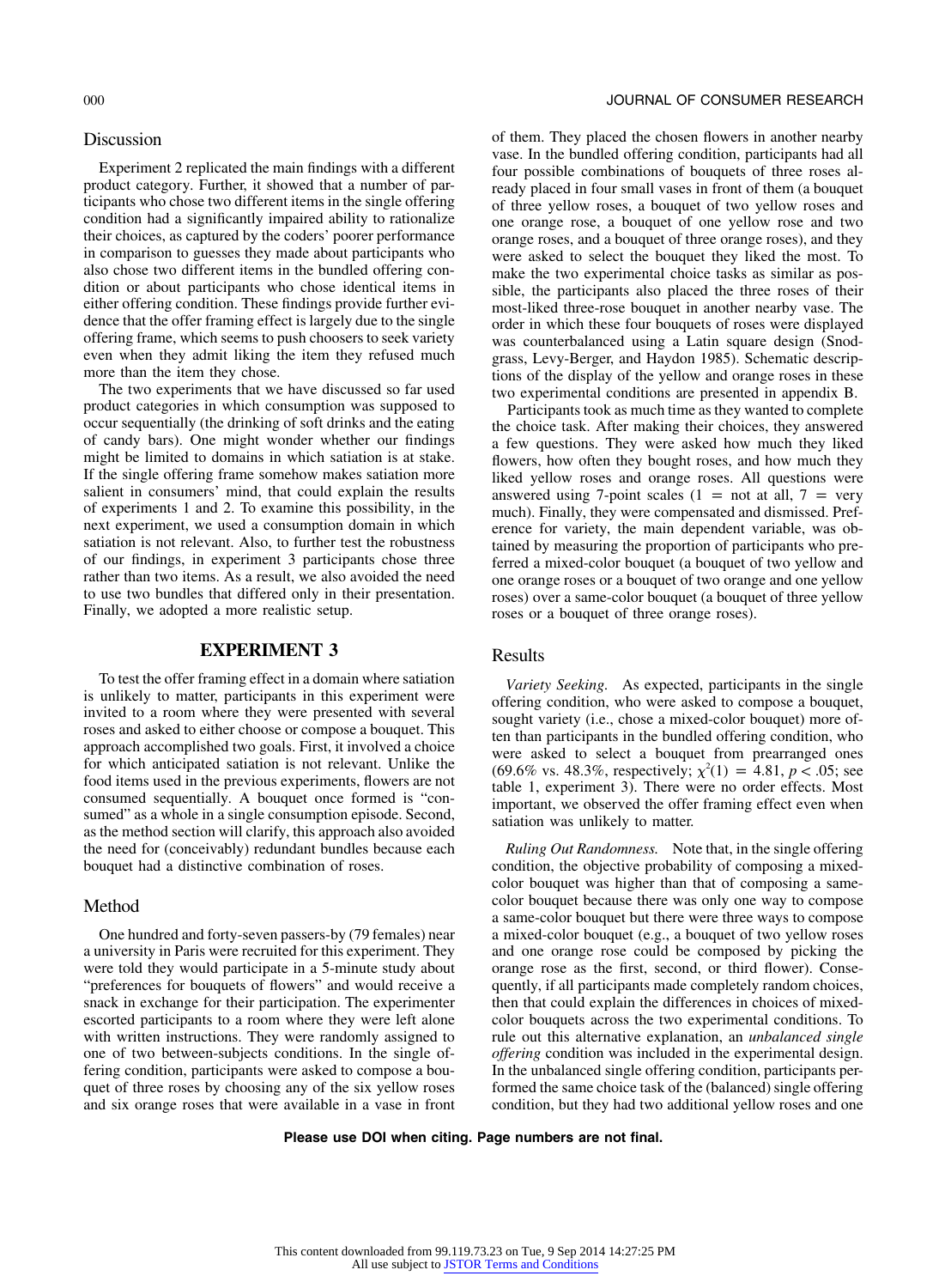fewer orange rose available (see app. B for a schematic description of the display of the yellow and orange roses in this third condition). If participants indeed made random choices, then those in the unbalanced single offering condition should choose more yellow roses than those in the (balanced) single offering condition. The results show that this was not the case. In both conditions, they chose on average approximately the same number of yellow roses  $(M_{\text{balanced}} = 1.30 \text{ vs. } M_{\text{unbalanced}} = 1.37; t < 1).$ 

#### Discussion

Experiment 3 provided further evidence that the mechanics of choosing affect variety seeking. Participants preferred a greater variety of flowers when they composed a bouquet than when they chose a preassembled bouquet. Importantly, the results also showed that the offer framing effect holds in a domain in which all items are expected to be "consumed" simultaneously (i.e., a bouquet of flowers is "consumed" as a whole), that is, in which satiation is not relevant. Finally, unlike experiments 1 and 2, the bundles in experiment 3 were clearly distinct from one another (i.e., now there were no two bundles differing only in the display order of individual items, so that after a mental rearrangement they could be seen as the same).

# **EXPERIMENT 4**

The offer framing effect suggests that variety seeking is influenced not only by the outcome of choosing (i.e., the items the consumer ends up with) but also by the process of choosing (i.e., the mechanics of choosing). Naturally, when making multiple choices, if consumers in the single offering frame choose subsequent items that are different from previous ones, then they will generally end up with a more varied set of items than if they do otherwise (i.e., if they choose subsequent items that are identical to previous ones). In experiment 4, we thus sought to orthogonally separate the influences of the outcome and the process and to pit them against one another. To do so, we assessed the extent to which the tendency to make a subsequent choice different from a previous one exists even when it results in an overall choice with a less varied set of items. In the experimental condition in which this goal was accomplished, participants had to opt between (i) maximizing variety in the choice process (i.e., choose something different from what they have) at the cost of variety in the choice outcome (i.e., end up with less varied items) and (ii) maximizing variety in the choice outcome (i.e., end up with more varied items) at the cost of variety in the choice process (i.e., choose something identical to what they have). In addition, unlike those of the previous experiments, the choice task of this experiment was real and consequential.

#### Method

Sixty students (27 females;  $M_{\text{age}} = 20.2$ , SD<sub>age</sub> = 1.7) participated in this experiment. They were approached in and around the cafeteria of a university in Buenos Aires and escorted to a desk in a quiet corner, where the experimenter conducted the study individually. All participants were asked to fill out a survey with four general knowledge questions unrelated to the main purpose of the experiment, and as a token of appreciation for their participation they were rewarded with six candies of flavors cherry (A), grape (B), and apricot (C) made by a local manufacturer. They were randomly assigned to one of two between-subjects conditions.

In the bundled offering condition, after answering the four-question survey, participants were asked to choose between two cards, which represented two bundles of six candies: a low-variety bundle AAAABC and a high-variety bundle AABBCC (a pilot study was conducted to attest the difference in the degree of perceived variety between these two bundles). The right-left presentation order of the cards was counterbalanced between-subjects. Participants made their choices, answered a brief questionnaire with questions about their preferences for the three candy flavors, and received their candies.

In contrast, in the single offering condition, participants chose the six candies in two steps. In the first step, after answering the first two questions, they were asked to choose between two cards in a sealed envelope, each representing a subset of three candies: a low-variety subset AAA and a highvariety subset ABC. Participants knew what these subsets were but did not know which each card represented (i.e., the choice was blind). They made their choices and received their candies. Unbeknownst to participants, regardless of which card was chosen, they all received the high-variety subset ABC. In the second step, after answering the last two questions, they were again asked to choose between the same two cards (one representing the low-variety subset AAA and the other representing the high-variety subset ABC), but now the cards were disclosed to participants prior to the choice. The right-left presentation order of the cards was counterbalanced between-subjects. Participants made their choice, answered the same brief questionnaire mentioned above, and received their candies. Schematic descriptions of the procedure in these two experimental conditions are presented in appendix C.

In short, in the bundled offering condition, participants chose between the low-variety bundle AAAABC and the high-variety bundle AABBCC, whereas in the single offering condition they were given the high-variety subset ABC and were then asked to choose between the low-variety subset AAA and the high-variety subset ABC. Note that choosing the high-variety subset ABC, which would lead to the high-variety bundle AABBCC, meant choosing the subset *identical* to that the participant already owned (i.e., choosing the subset ABC after having just gotten the subset ABC). Likewise, choosing the low-variety subset AAA, which would lead to the low-variety bundle AAAABC, meant choosing a subset *different* from that the participant already owned (i.e., choosing the subset AAA after having just gotten the subset ABC). That is, preference for the most varied process, or choice act (i.e., choosing a candy subset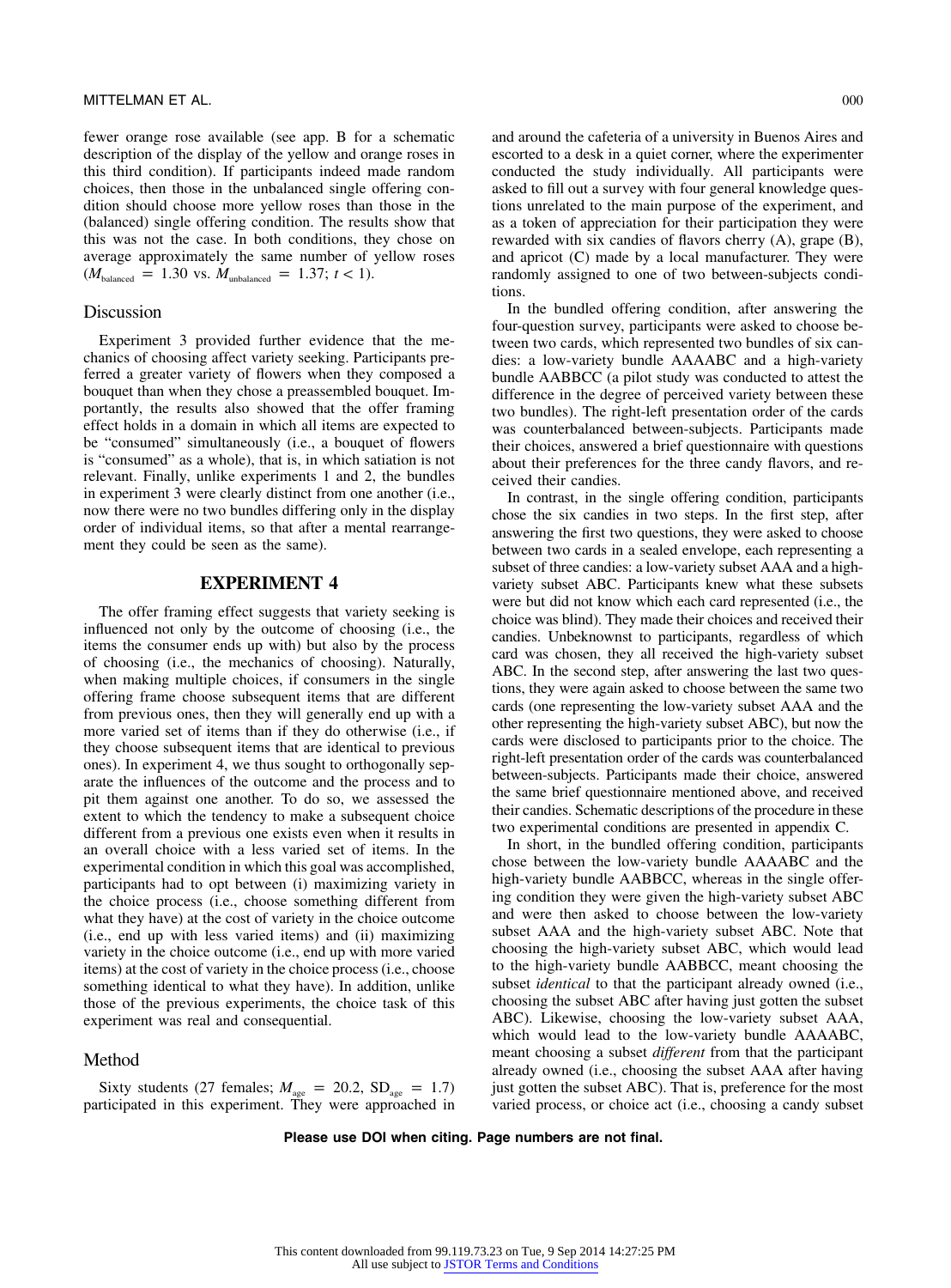different from that the participant already owned), was pitted against preference for the most varied outcome (i.e., leaving the experiment with a more varied bundle of candies).

#### Results

As expected, participants in the single offering condition often avoided choosing a subset of items identical to that they already owned (ABC), and, as a result, they were much less likely to end up with high-variety bundles than participants in the bundled offering condition (36.7% vs. 66.7%, respectively;  $\chi^2(1) = 5.41$ ,  $p < .05$ ). There were no order effects. Further analyses with a logit model that controlled for candy preferences using data collected with the brief questionnaire yielded the same pattern of results.

#### Discussion

The results showed that participants in the single offering condition preferred choosing something different from what they already owned over ending up with more varied items. That is, they maximized process variety at the cost of outcome variety. Experiment 4 thus corroborates that the mechanics of choosing affect variety seeking. In fact, it shows that the desire to seek variety in the choice process can even override the desire to seek variety in the choice outcome.

# **GENERAL DISCUSSION**

Choices of multiple items (or offerings) can be framed in two ways. If presented with a *single offering frame*, consumers choose from single items; if presented with a *bundled offering frame*, consumers choose from bundled items. In this article, we show that the way choice of multiple items is framed influences consumers' preferences in a systematic manner. Specifically, we found that consumers are more likely to seek variety (i.e., to choose different items) if presented with a single than with a bundled offering frame. Further, our results suggest that the key driver of the effect is the single offering frame. But what psychological mechanism could possibly underlie the effect of the mechanics of choosing—the way consumers go about making choices of multiple items—on the propensity to seek variety?

Consumers are known to spontaneously pose themselves different questions when making choices (Johnson, Häubl, and Keinan 2007). We posit that the main question consumers ask themselves before the first, or the sole, choice differs from the main question they ask themselves before the second (or any subsequent) choice. In the bundled offering frame, before making the choice, they wonder: "How much do I like bundle X?" Likewise, in the single offering frame, before making the first choice, they wonder: "How much do I like item X?" Indeed, logistic regressions conducted with the data collected in experiment 1 confirmed that participants' relative liking for the available products, that is, the difference in the product liking ratings (Coke rating  $-$  Sprite rating), was a strong predictor of their choice in the bundled offering condition as well as of their first choice in the single offering condition. In the bundled offering condition, preference for two Cokes or two Sprites increased along with participants' relative liking for, respectively, Coke ( $\beta = 2.23$ ;  $z = 5.45$ ,  $p < .001$ ) and Sprite  $(\beta = -1.47; z = -4.53, p < .001;$  preference for the mixed bundle was set as the base outcome). Similarly, in the single offering condition, results showed that participants' relative liking had a clear impact in the predicted direction on their first choice ( $\beta = 3.93$ ;  $z = 3.87$ ,  $p < .001$ ).

However, for the second choice (or for that matter, any subsequent choice) in the single offering frame, consumers are unlikely to ask themselves the same liking question again. Rather, as consumers already "own" an item, they are more likely to wonder: "Should I choose the same or a different item?" Put simply, the mechanics of choosing end up increasing the likelihood that the consumer will consider, and as a result seek, variety in the single (vs. bundled) offering frame. If this rationale is correct, then product preferences should have little predictive power on consumers' choice of the second (or any subsequent) item. Indeed, in experiment 1, participants' relative liking, as defined above, did not predict their second choice in the single offering condition ( $\beta = .09$ ;  $z = 1.35$ ,  $p > .15$ ). Further research, however, is needed to provide more evidence for this psychological mechanism or to advance an alternative account.

Our results provide a new insight into one important finding reported in the literature. A reading of the research on variety seeking suggests that consumers have a strong tendency to seek variety, often indulging in more variety than will make them happy (for a review, see Kahn and Ratner [2005]). For instance, Read and Lowenstein (1995) reported that students who chose three snacks in advance that they would receive over the period of 2 weeks subsequently regretted having chosen different items instead of more of their most-liked item. Likewise, Ratner, Kahn, and Kahneman (1999) showed in several experiments that participants who made repeated choices of songs switched to less preferred songs even though they enjoyed listening to these songs less than they would have enjoyed listening to more preferred songs. Given that in most of the studies on variety seeking participants chose multiple items from single offerings, our results raise the possibility that the documented tendency to seek variety can be partially explained by the very manner they were asked to make their choices.

The question that emerges then is this: Will consumers still be incorrigible variety seekers if they are asked instead to choose multiple items from bundled offerings, as when they choose flower bouquets or package tourist trips? Of course the answer depends on which options are available to choose from, but if anything, the data reported in this article suggest that the magnitude of consumers' desire for outcome variety may have been overestimated in the current literature. The fact that many settings involve choices of single offerings suggests that the prevalence of variety seeking reported in the literature and in life might be in part the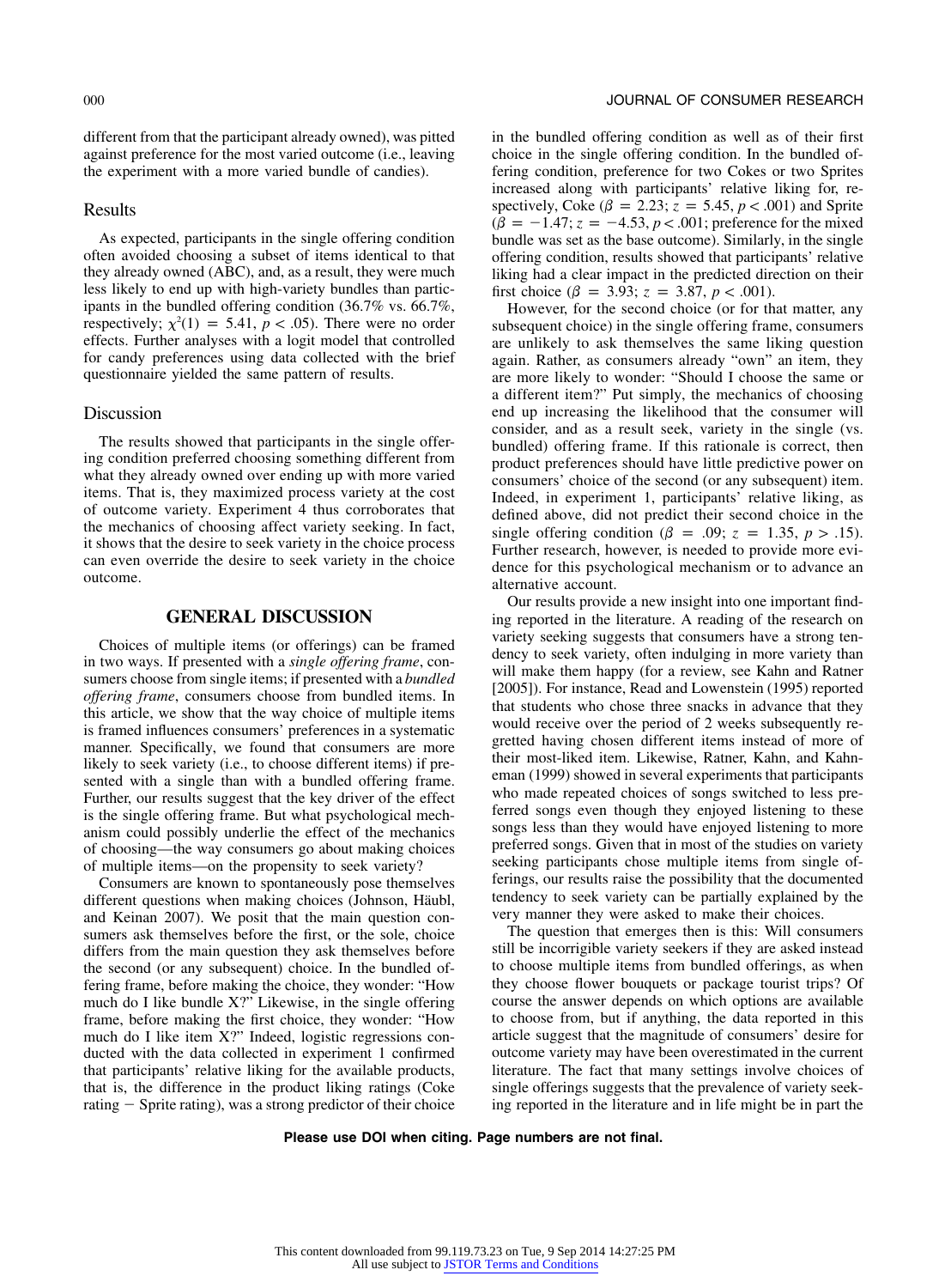result of the offer framing effect rather than of an inherent preference for variety. That is, when consumers seek variety, perhaps they are driven by the choice process (i.e., the mechanics of choosing) as much as they are by the choice outcome (i.e., the items they end up with).

Finally, the offer framing effect also has important managerial implications. First, our findings provide a rationale for using bundles as a strategic tool. Retailers often discount the price of items when they are bundled, that is, they offer a lower unit price for consumers willing to purchase larger quantities. Our research suggests that bundling can increase purchase quantities independently of price incentives. Specifically, by reducing variety seeking, bundles can increase repeated purchases (i.e., induce consumers to buy larger quantities of the same item), regardless of any effect of pricing. Second, the offer framing effect suggests that consumers who patronize small grocery stores, which usually sell single offerings, are more likely to buy different products than consumers who patronize large supermarkets, which usually sell bundled offerings. If this conjecture is correct, then it should be easier, other things being equal, for new competitors to gain a foothold in small rather than in large retail outlets. And third, our findings also hint that the proportion of sales resulting from purchases of several items of the same kind in the same shopping occasion will be higher in online stores than in brick-and-mortar retail outlets. Unlike brick-and-mortar retail outlets, online stores do not require that consumers make multiple choice acts when purchasing single offerings. Rather, consumers simply need to type in the corresponding digits in the designated spot on the screen. Hence, purchases of multiple identical items are expected to be more frequent online than otherwise. Future research could examine these three conjectures.

In conclusion, this research documents what we called the offer framing effect. It shows that for choices of multiple items the mechanics of choosing affect variety seeking consumers are more likely to seek variety when making choices of single than of bundled offerings.

# **DATA COLLECTION INFORMATION**

The first author undertook the collection of data for experiments 1, 2, and 3 and supervised the collection of data by a research assistant for experiment 4. The data for experiments 1 and 2 were collected from Amazon Mechanical Turk in the summer of 2012 and in the spring of 2013, respectively. The data for experiment 3 were collected at the INSEAD Social Science Research Centre in Paris, France, in the spring of 2007. The data for experiment 4 were collected at Universidad Torcuato Di Tella, in Buenos Aires, Argentina, in the spring of 2009. The first author analyzed the data from all four experiments.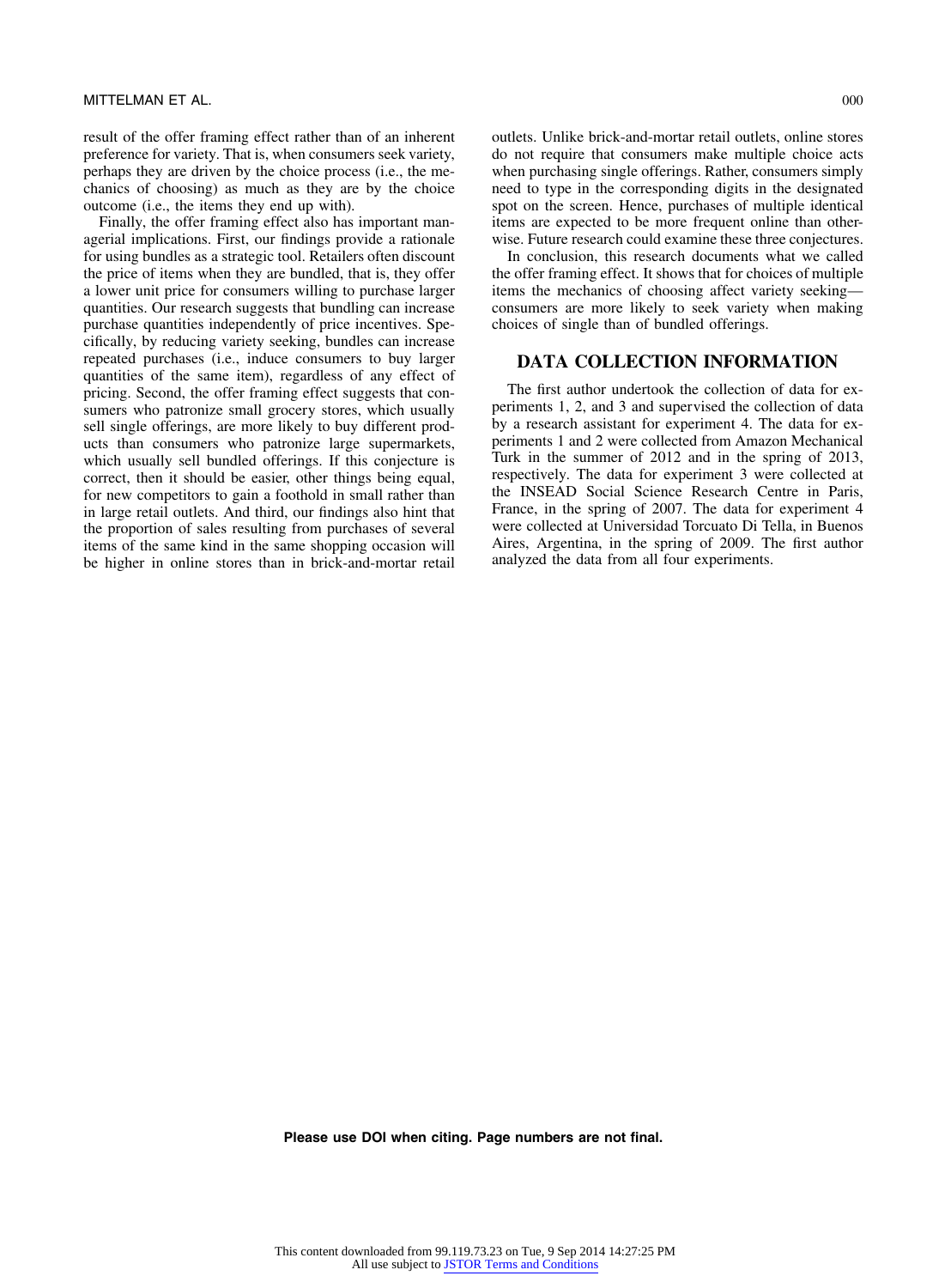### **APPENDIX A FIGURE A1**

#### INSTRUCTIONS USED IN THE TWO CONDITIONS OF EXPERIMENT 1

Imagine that you have gone to a convenience store to buy two cans of soft drink for yourself. The store you went to sells only Coke and Sprite. What would you choose?

#### **BUNDLED OFFERING CONDITION**

My choice would be:



# SINGLE OFFERING CONDITION My first choice would be:



My second choice would be:



NOTE.—In the bundled offering condition, the display order was randomized. In the single offering condition, the display order was counterbalanced between subjects.

#### **APPENDIX B FIGURE B1**

SCHEMATIC DESCRIPTIONS OF THE DISPLAY OF THE YELLOW AND ORANGE ROSES IN THE THREE CONDITIONS OF EXPERIMENT 3

#### **BUNDLED OFFERING CONDITION**



#### SINGLE OFFERING CONDITION





#### UNBALANCED SINGLE OFFERING CONDITION



NOTE.—Black circles represent yellow roses and gray circles represent orange roses. In the bundled offering condition, the order in which the four bouquets of roses were displayed was counterbalanced using a Latin square design.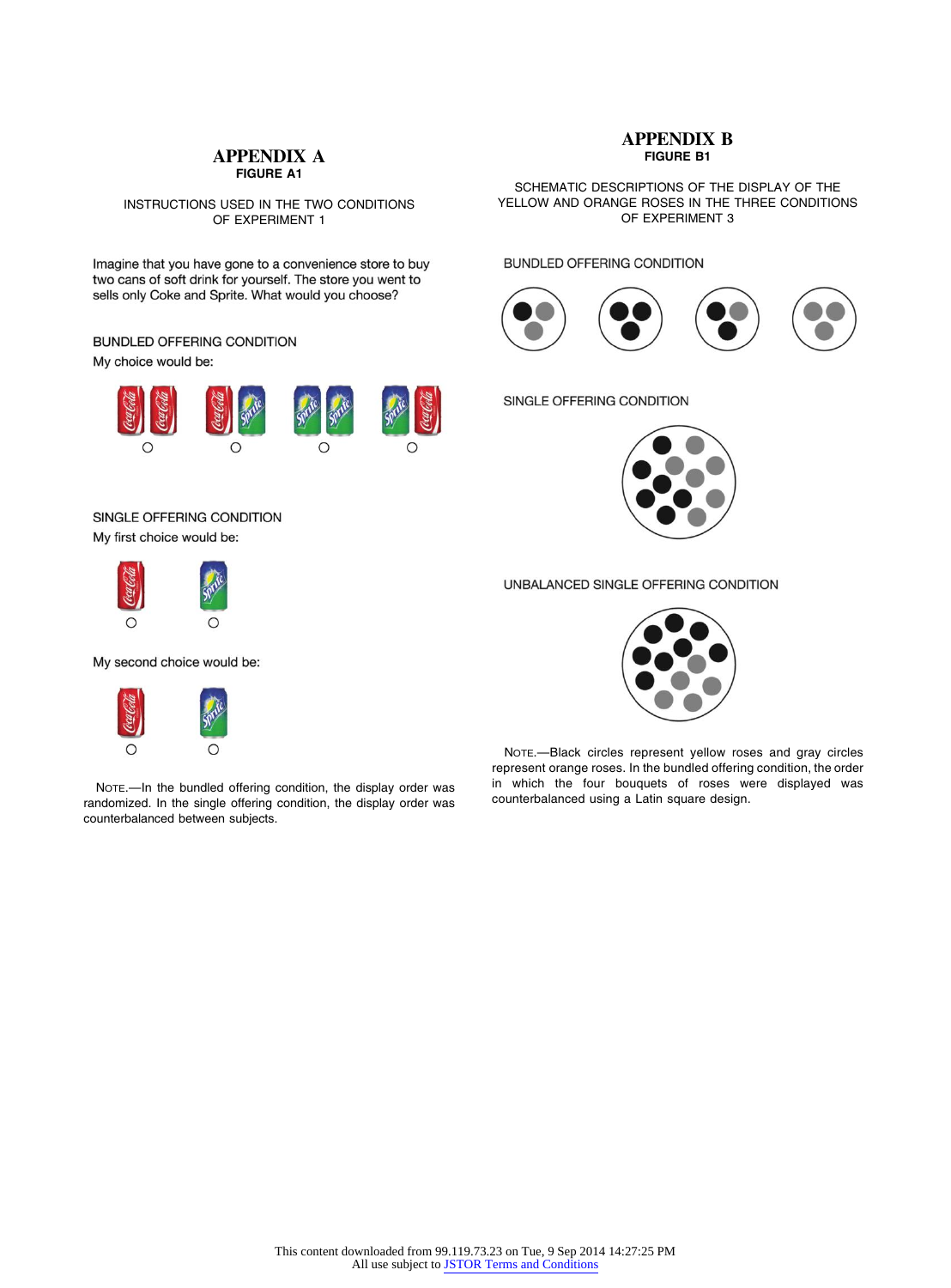# **APPENDIX C**

#### **FIGURE C1**

#### SCHEMATIC DESCRIPTIONS OF THE PROCEDURE IN THE TWO CONDITIONS OF EXPERIMENT 4

#### BUNDLED OFFERING CONDITION



#### SINGLE OFFERING CONDITION



NOTE.—In the single offering condition, the first choice was blind. That is, participants chose between two cards representing sets {cherry, cherry, cherry} and {cherry, grape, apricot}, but they did not know which set each card represented. Unbeknownst to them, regardless of which card was chosen, they all received the set {cherry, grape, apricot}.

# **REFERENCES**

- Ariely, Dan, and Jonathan Levav (2000), "Sequential Choice in Group Settings: Taking the Road Less Traveled and Less Enjoyed," *Journal of Consumer Research*, 27 (December), 279–90.
- Inman, J. Jeffrey (2001), "The Role of Sensory-Specific Satiety in Attribute-Level Variety Seeking," *Journal of Consumer Research*, 28 (June), 105–20.
- → Johnson, Eric J., Gerald Häubl, and Anat Keinan (2007), "Aspects of Endowment: A Query Theory of Value Construction," *Journal of Experimental Psychology: Learning, Memory, and Cognition*, 33 (3), 461–74.
- Kahn, Barbara E. (1995), "Consumer Variety-Seeking among Goods and Services: An Integrative Review," *Journal of Retailing and Consumer Services*, 2 (3), 139–48.
	- Kahn, Barbara E., and Rebecca K. Ratner (2005), "Variety for the Sake of Variety? Diversification Motives in Consumer Choice," in *Inside Consumption: Consumer Motives, Goals, and Desires*, ed. S. Ratneshwar and David Glen Mick, London: Routledge, 102–21.
- Kim, Heejung S., and Aimee Drolet (2003), "Choice and Self-Expression: A Cultural Analysis of Variety-Seeking," *Journal of Personality and Social Psychology*, 85 (2), 373–82.
- Kreps, David M. (1979), "A Representation Theorem for 'Preference for Flexibility,'" *Econometrica*, 47 (3), 565–77.
- Levin, Irwin P., Sandra L. Schneider, and Gary J. Gaeth (1998), "All Frames Are Not Created Equal: A Typology and Critical Analysis of Framing Effects," *Organizational Behavior and Human Decision Processes*, 76 (2), 149–88.
- $\rightarrow$  McAlister, Leigh (1982), "A Dynamic Attribute Satiation Model of Variety-Seeking Behavior," *Journal of Consumer Research*, 9 (September), 141–50.
- Pessemier, Edgar A. (1978), "Stochastic Properties of Changing Preferences," *American Economic Review*, 68 (2), 380–85.
- Ratner, Rebecca K., and Barbara E. Kahn (2002), "The Impact of Private versus Public Consumption on Variety-Seeking Behavior," *Journal of Consumer Research*, 29 (September), 246–57.
- Ratner, Rebecca K., Barbara E. Kahn, and Daniel Kahneman (1999), "Choosing Less-Preferred Experiences for the Sake of Variety," *Journal of Consumer Research*, 26 (June), 1–15.
- Read, Daniel, and George Loewenstein (1995), "Diversification Bias: Explaining the Discrepancy in Variety Seeking between Combined and Separated Choices," *Journal of Experimental Psychology: Applied*, 1 (1), 34–49.
- Read, Daniel, George Loewenstein, and Matthew Rabin (1999),